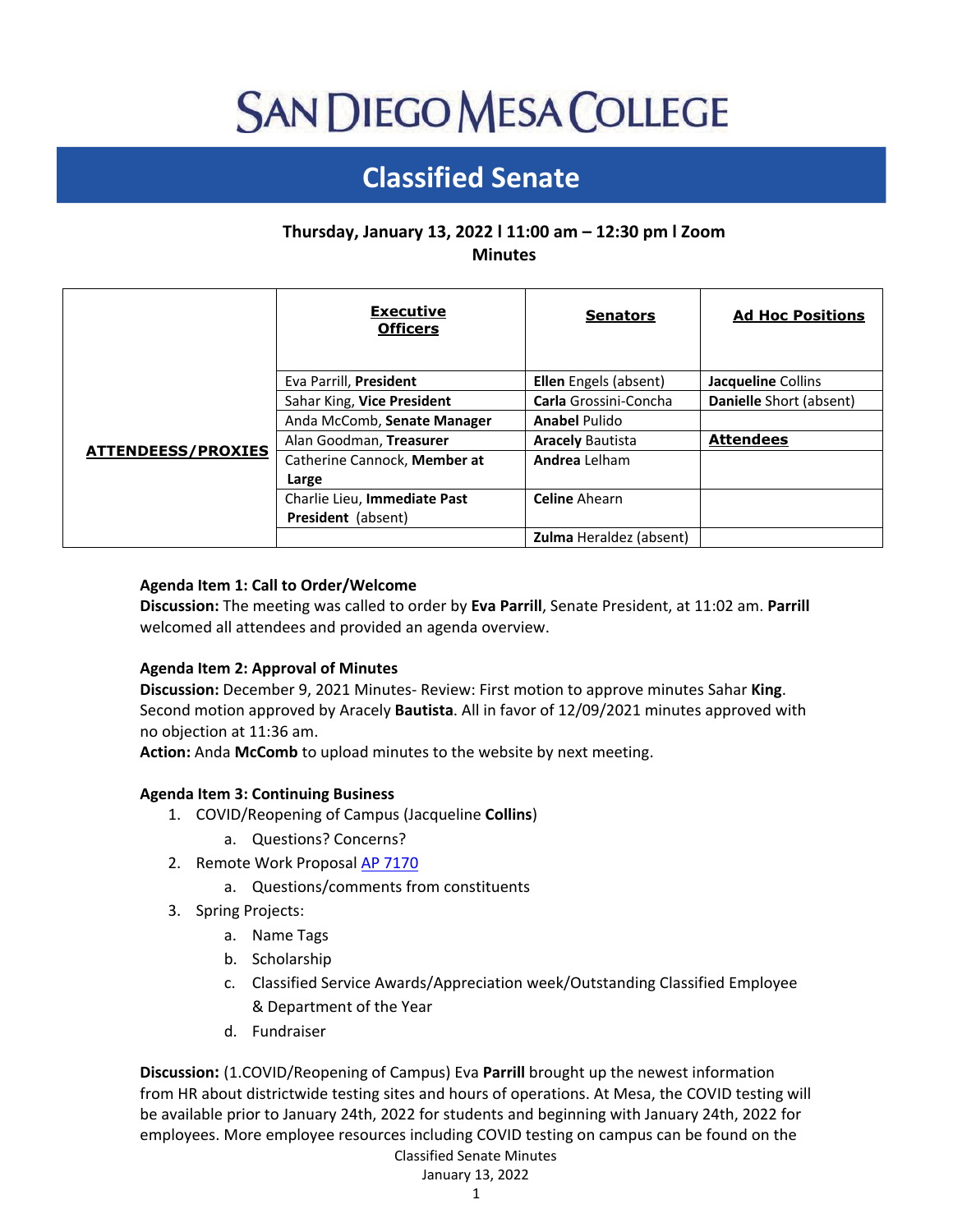District site [HERE.](https://www.sdccd.edu/about/departments-and-offices/human-resources/risk-management/covid-employees.aspx) At this moment, there are no new updates on the reporting and protocols with at-home COVID tests. The quarantine requirements for those in close contact with someone who has tested positive for COVID, as they stand at the moment, include no quarantine for those who received a booster and quarantine for those who although vaccinated did not get the booster shot. HR Risk Management is a good source for protocols. Mesa has N95 masks available for employees to use. Surgical masks dispensers will be made available across campus for students. Hand sanitizer dispensers will also be placed across campus. An option is to have N95 masks distributed to managers and supervisors from where direct reports can access them as soon as they are on site. These N95 masks will not be for single use and will be replaced as the wear out. Shipping and Receiving will distribute these masks and employees can stop by and pick up their mask. One preventative change is to avoid group lunches and avoid eating at your desk. If Mesa gets rapid test, there will be a notification sent out to employees. (2.Remote Work Proposal) Eva **Parrill** encouraged the group to discuss any concerns and thoughts regarding the draft policy for remote work. Comment: A good idea is to begin operating as if COVID and infection rate fluctuations will be an expectation of the future as opposed to expecting the pandemic will end soon. Comment: Creating a district policy is a precursor to start a conversation about remote work. Comment: Regarding the eligibility requirement involving vacation and leave accrual limits, there is no additional information as to how to address cases where employees cannot take time off because of time-sensitive work that needs to be completed. More updates to come.

(3.Spring Projects) We have the approval to place another order of name tags. Employees will be notified at the end of February to submit a request for their name tag. The scholarship application is open and the deadline to apply is Feb 17th. In May, there will be the Classified Service Awards and Appreciation Week. February 24<sup>th</sup> is set to take updated photos for our Senate website.

#### **Presentation Link:** n/a

**Action:** Classified Senate to plan on taking updated photos with the Communications Department on 2.24.2022.

#### **Agenda Item 5: New Business**

N/A

**Discussion:** No discussion.

#### **Agenda Item 6: Executive Board & Senator Reports**

- 1. President: Eva Parrill
- 2. Vice President: Sahar King
- 3. Senate Manager: Anda McComb
- 4. Treasurer: Alan Goodman
- 5. Member at Large: Catherine Cannock
- 6. Immediate Past President: Charlie Lieu
- 7. Senator Reports
- 8. AFT Liaison: Danielle Short, JD
- 9. Ad Hoc Reports

**Discussion:** No reports.

#### **Agenda Item 7: Committee & Department Reports**

- 10. Program Review/PIEC
- 11. Mesa Pathways
- 12. Professional Learning

Classified Senate Minutes January 13, 2022